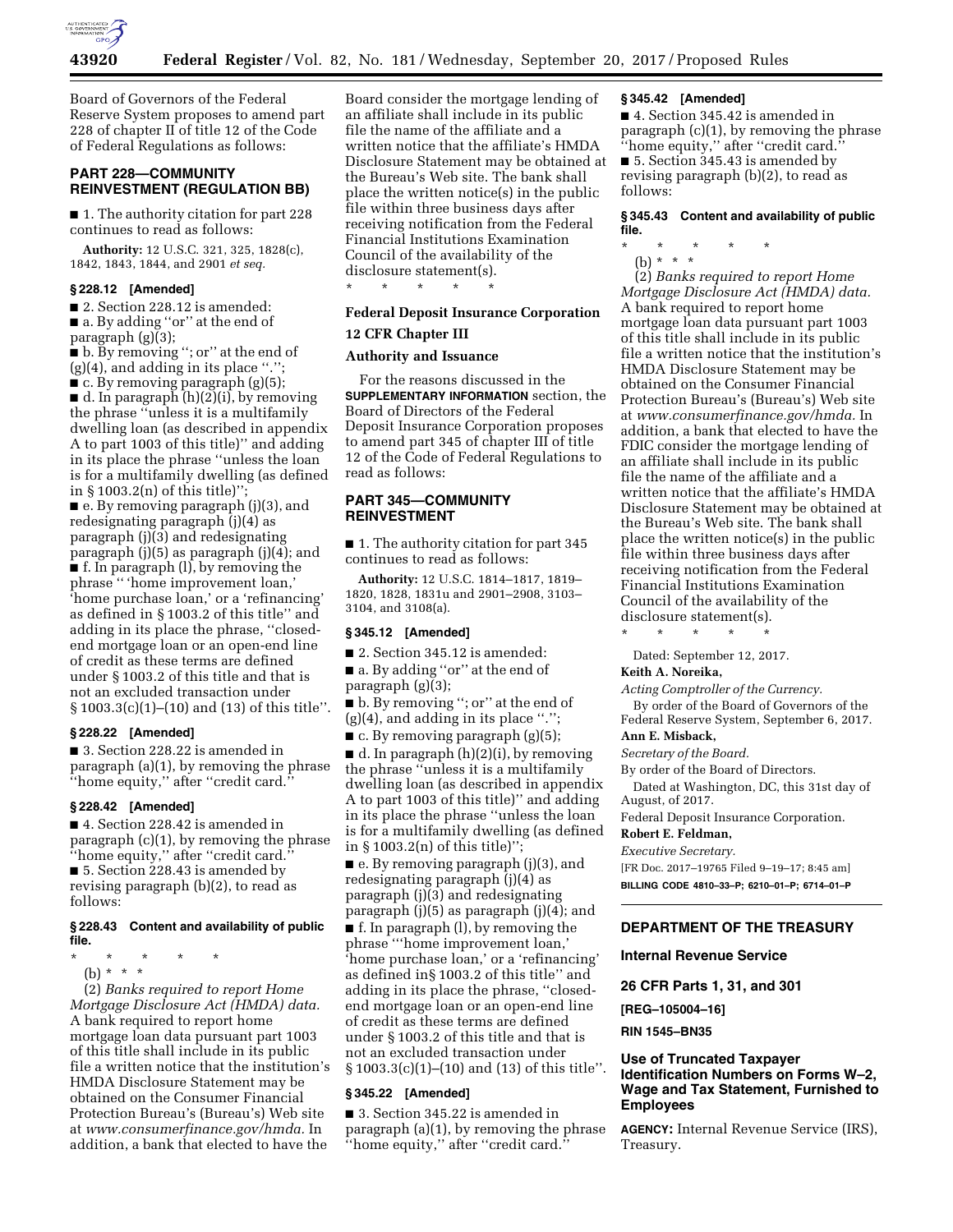# **ACTION:** Notice of proposed rulemaking.

**SUMMARY:** This document contains proposed amendments to the regulations under sections 6051 and 6052 of the Internal Revenue Code (Code). To aid employers' efforts to protect employees from identity theft, these proposed regulations would amend existing regulations to permit employers to voluntarily truncate employees' social security numbers (SSNs) on copies of Forms W–2, Wage and Tax Statement, that are furnished to employees so that the truncated SSNs appear in the form of IRS truncated taxpayer identification numbers (TTINs). These proposed regulations also would amend the regulations under section 6109 to clarify the application of the truncation rules to Forms W–2 and to add an example illustrating the application of these rules. Additionally, these proposed amendments would delete obsolete provisions and update cross references in the regulations under sections 6051 and 6052. These proposed regulations affect employers who are required to furnish Forms W–2 and employees who receive Forms W–2. **DATES:** Written or electronic comments and requests for a public hearing must be received by December 18, 2017.

**ADDRESSES:** Send submissions to: CC:PA:LPD:PR (REG–105004–16), Room 5203, Internal Revenue Service, P.O. Box 7604, Ben Franklin Station, Washington, DC 20044. Submissions may be hand-delivered between the hours of 8 a.m. and 4 p.m. to CC:PA:LPD:PR (REG–105004–16), Courier's Desk, Internal Revenue Service, 1111 Constitution Avenue NW., Washington, DC, or sent via the Federal eRulemaking Portal at *[www.regulations.gov](http://www.regulations.gov)* (REG–105004–16).

**FOR FURTHER INFORMATION CONTACT:**  Concerning these proposed regulations, Eliezer Mishory, (202) 317–6844; concerning submissions of comments and/or requests for a hearing, Regina Johnson, (202) 317–6901 (not toll-free numbers).

### **SUPPLEMENTARY INFORMATION:**

## **Background**

This document contains proposed amendments to the Income Tax Regulations (26 CFR part 1), the Employment Taxes and Collection of Income Tax at Source Regulations (26 CFR part 31), and the Procedure and Administration Regulations (26 CFR part 301) regarding statements that are required to be furnished to employees by employers or other persons under sections 6051 and 6052 of the Code. Section 6051(a) generally requires that

an employer provide to each employee on or before January 31st of the succeeding year a written statement that shows the employee's total amount of wages and the total amount deducted and withheld as tax from those wages, along with other information, for each calendar year. Employers must use Form W–2 (or a substitute statement that complies with applicable revenue procedures relating to such statements) to provide the information required by section 6051(a) to employees. See § 31.6051–1(a)(1)(i); Rev. Proc. 2016–54, 2016–45 I.R.B. 685, also published as Publication 1141, ''General Rules and Specifications for Substitute Forms W– 2 and W–3,'' or any successor guidance. Section 6051(d) provides that, when required to do so by regulations, employers must file with the Secretary duplicates of the forms required to be furnished to employees under section 6051. Section 31.6051–2(a) generally requires employers to file Social Security Administration copies of Forms W–2 with the Social Security Administration. A person making a payment of third-party sick pay to an employee of another employer (payee) is required under section 6051(f)(1) to furnish a written statement to the employer for whom services are normally rendered containing certain information, including the payee's SSN. Under certain conditions, the employer for whom services are normally rendered is required under section 6051(f)(2) to furnish a Form W–2 to the payee. This situation may arise, for example, when an insurance company is making payments to an employee of another employer because the employee is temporarily absent from work due to injury, sickness or disability, and the insurance company has satisfied the necessary requirements under § 32.1(e) of the Temporary Employment Tax Regulations under the Act of December 29, 1981 (Pub. L. 97–123) to transfer the obligation to do Form W–2 reporting to the employer. Employers also must use Form W–2 to file and furnish information regarding payment of wages in the form of group-term life insurance under section 6052.

Section 6109(a) authorizes the Secretary to prescribe regulations with respect to the inclusion in returns, statements, or other documents of an identifying number as may be prescribed for securing proper identification of a person. On July 15, 2014, the Treasury Department and the IRS published in the **Federal Register**  (79 FR 41127–02) final regulations (TD 9675) authorizing the use of TTINs on certain payee statements and certain

other documents. These final regulations were in response to concerns about the risks of identity theft, including its effect on tax administration.

Section 301.6109–4(b) generally provides that a TTIN may be used to identify any person on any statement or other document that the internal revenue laws require to be furnished to another person. Under § 301.6109–4(a), a TTIN is an individual's SSN, IRS individual taxpayer identification number (ITIN), IRS adoption taxpayer identification number (ATIN), or IRS employer identification number (EIN) in which the first five digits of the ninedigit number are replaced with Xs or asterisks. For example, a TTIN replacing an SSN appears in the form XXX–XX– 1234 or \*\*\*–\*\*–1234. Section 301.6109–4(b)(2)(ii) prohibits using TTINs if, among other things, a statute, regulation, other guidance published in the Internal Revenue Bulletin, form, or instructions specifically requires the use of an SSN. Additionally, § 301.6109– 4(b)(2)(iii) prohibits the use of TTINs on any return, statement, or other document that is required to be filed with or furnished to the IRS.

Prior to being amended by the Protecting Americans from Tax Hikes (PATH) Act of 2015, Public Law 114– 113, div. Q, title IV, 129 Stat. 2242, section 6051(a)(2) specifically required employers to include their employees' SSNs on copies of Forms W–2 that are furnished to employees. In addition, current regulations under § 31.6051–1, as well as forms and instructions, require employers to include their employees' SSNs on copies of Forms W–2 that are furnished to employees. Section 409 of the PATH Act amended section 6051(a)(2) by striking ''his social security account number'' from the list of information required on Form W–2 and inserting ''an identifying number for the employee'' instead. This statutory amendment is effective for statements issued after December 18, 2015, the date that the PATH Act was signed into law. Because an SSN is no longer required by section 6051, the Treasury Department and the IRS propose amending the regulations to permit employers to truncate employees' SSNs to appear in the form of TTINs on copies of Forms W–2 that are furnished to employees. If the proposed regulations are finalized without change, the IRS intends to incorporate the revised regulations into forms and instructions, permitting employers to use a TTIN on the employee copy of the Form W–2. See § 301.6109–4(b)(2)(i) and (ii).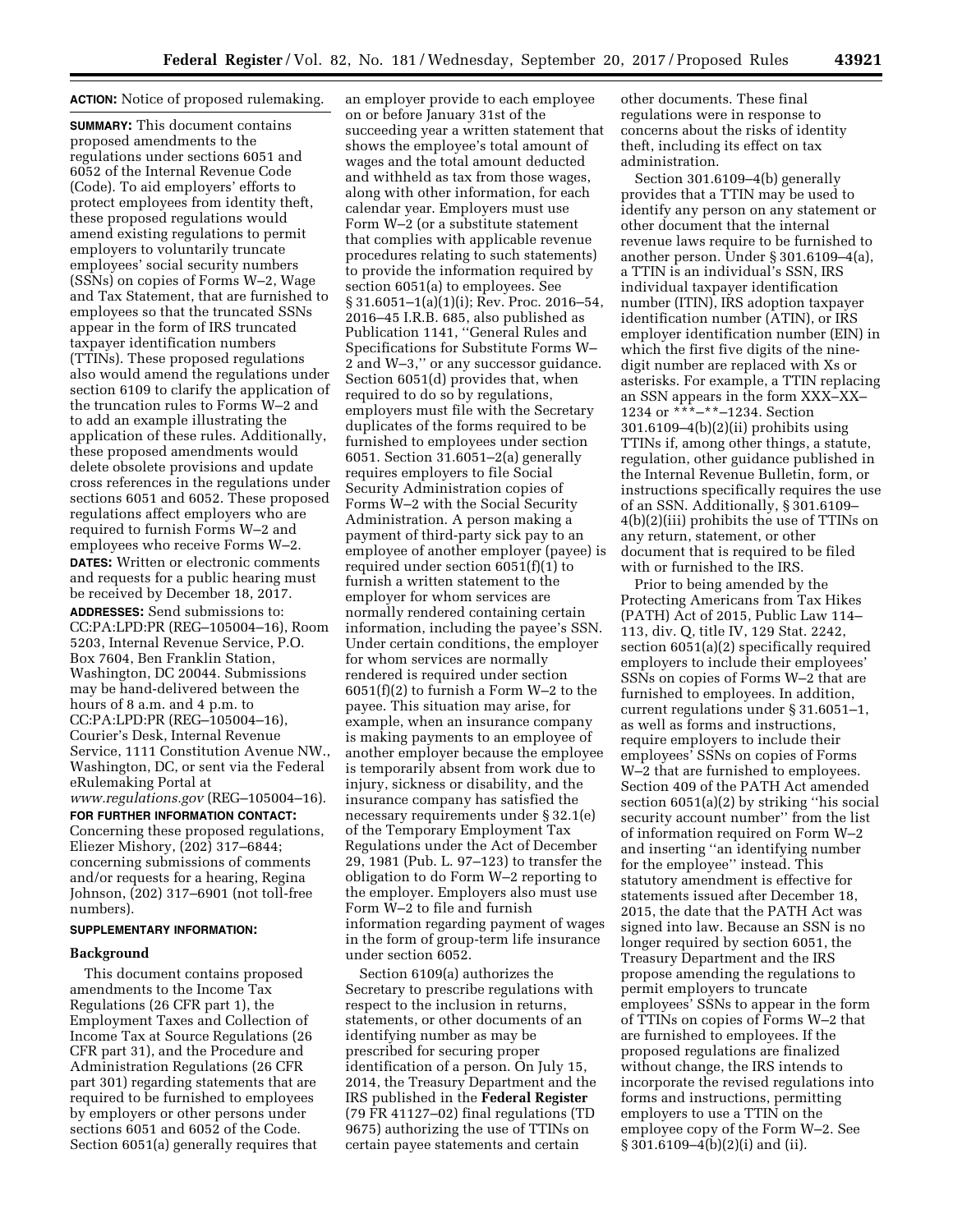### **Explanation of Provisions**

# *Truncated SSN Permitted on Employee's Copies of Form W–2*

These proposed regulations amend § 31.6051–1 to permit employers to truncate employees' SSNs to appear in the form of a TTIN on copies of Forms W–2 that are furnished to employees under section 6051. Consistent with the rule in § 301.6109–4(b)(2)(iii), prohibiting the use of TTINs on any return, statement, or other document that is required to be filed with or furnished to the IRS, these proposed regulations amend § 31.6051–2 to clarify that employers may not truncate an employee's SSN to appear in the form of a TTIN on a copy of a Form W–2 that is filed with the Social Security Administration. This result is appropriate because both the IRS and the SSA need to utilize Forms W–2 to properly identify individuals to be able to carry out their respective duties.

Consistent with the rule in § 301.6109–4(b)(2)(ii) that prohibits using TTINs if, among other things, a statute specifically requires the use of an SSN, the proposed regulations also amend § 31.6051–3 to clarify that a payee's SSN may not be truncated to appear in the form of a TTIN on a statement furnished to the employer of the payee who received sick pay from a third party because section  $6051(f)(1)(A)(i)$  specifically requires such a statement to contain the employee's SSN. Nonetheless, these proposed regulations permit employers to truncate payees' SSNs to appear in the form of TTINs on copies of Forms W–2 that are furnished under section 6051(f)(2) to payees that report such third-party sick pay, in accordance with the general rule governing the reporting of wages to employees on Forms W–2 under section 6051(a), because section 6051(f)(2) does not specifically require the use of an SSN.

Further, these proposed regulations amend § 1.6052–2 to permit employers to truncate employees' SSNs to appear in the form of TTINs on copies of Forms W–2 that are furnished to employees under section 6052(b) regarding payment of wages in the form of groupterm life insurance.

These proposed regulations amend § 301.6109–4 to clarify that truncation is not allowed on any return, statement, or other document that is required to be filed with or furnished to the Social Security Administration under the internal revenue laws. These proposed regulations also clarify the rule prohibiting truncation if a statute, regulation, other guidance published in the Internal Revenue Bulletin, form, or

instructions, specifically requires use of a SSN, ITIN, ATIN, or EIN. The proposed regulations provide that truncation is allowed if a statute or IRS guidance (*e.g.,* regulations, forms, instructions), that specifically requires use of a SSN, ITIN, ATIN, or EIN, also specifically states that the taxpayer identifying number may be truncated. These proposed regulations also add an example illustrating the application of these rules to Forms W–2. These proposed regulations also amend the existing example for clarity.

### *Miscellaneous Updates to Regulations Under Sections 6051 and 6052*

In addition to the amendments relating to the truncation of employees' SSNs to appear in the form of TTINs in specific circumstances, these proposed regulations eliminate obsolete provisions and update cross references in the regulations under sections 6051 and 6052, as explained below.

First, these proposed regulations amend § 31.6051–1 to remove obsolete provisions regarding compensation, as defined in the Railroad Retirement Tax Act, paid during 1968, 1969, 1970, and 1971 and reported on the now obsolete Form W–2 (RR); the special rule for statements with respect to the refundable earned income credit for Form W–2 for 1987 and 1988; and references to the annual contribution base (repealed in 1993) for wages subject to the Hospital Insurance tax (commonly known as Medicare tax).

Second, these proposed regulations amend § 31.6051–1 to remove obsolete cross references, including a cross reference to former § 301.6676–1 relating to the penalty for failure to report an identification number or an account number, and a cross reference to section 6723 (prior to its amendment in 1989) that was relevant for Forms W– 2 that were due from the beginning of 1987 through the end of 1989.

Third, these proposed regulations amend § 31.6051–2 to update now inaccurate cross references resulting from statutory and regulatory changes regarding penalties for failures to file, and to remove a cross reference to section 6723 (prior to its amendment in 1989) that was relevant for Forms W–2 that were due from the beginning of 1987 through the end of 1989. These proposed regulations also change the title of § 31.6051–2 from ''Information returns on Form W–3 and Internal Revenue Service copies of Forms W–2'' to ''Information returns on Form W–3 and Social Security Administration copies of Forms W–2,'' to conform with the text of the regulation that refers to the Social Security Administration

copies of Form W–2. In addition, these proposed regulations remove obsolete references in § 31.6051–2 to the requirements to submit information on magnetic tape and insert a reference to the requirements to submit information on magnetic media.

Fourth, these proposed regulations amend § 31.6051–3 to remove the obsolete transition rule for third-party sick pay that was paid to a payee after December 31, 1980, and before May 1, 1981.

Fifth, these proposed regulations amend § 1.6052–2 to remove an obsolete rule that allowed employers to use a statement other than a Form W–2 to satisfy the requirement to furnish a statement to an employee with respect to wages paid in the form of group-term life insurance. This rule was relevant for years prior to 1973, before § 1.6052–1 was amended to require employers to report wages in the form of group-term life insurance on Form W–2. At the same time, to conform to this new requirement, § 1.6052–2 was amended to provide that the requirement to furnish a statement to an employee with respect to wages paid in the form of group-term life insurance may be satisfied by furnishing to the employee the employee's copy of Form W–2 that was filed pursuant to § 1.6052–1. Because the transition period to require employers to file Form W–2 has long since passed and because the Treasury Department and the IRS understand that copies of Forms W–2 are used to satisfy the requirement to furnish statements to employees under § 1.6052–2, these proposed regulations require employers to furnish to employees the employees' copies of Forms W–2 that were filed pursuant to § 1.6052–1, and these proposed regulations make conforming changes throughout that section.

Finally, these proposed regulations update the now inaccurate cross reference resulting from statutory changes regarding penalties for failures to furnish statements under section 6052 and remove the deemed compliance rule, which applied only to years before 1972.

### *Proposed Effective/Applicability Date*

These proposed regulations will be effective on the date of the publication of the Treasury Decision adopting these rules as final in the **Federal Register**. These proposed regulations amend the effective/applicability date provisions in § 31.6051–1, § 31.6051–3, and § 301.6109–4, and add applicability date provisions to § 1.6052–2 and § 31.6051– 2. Several state tax administrators have requested additional time to develop systems to process the copies of Forms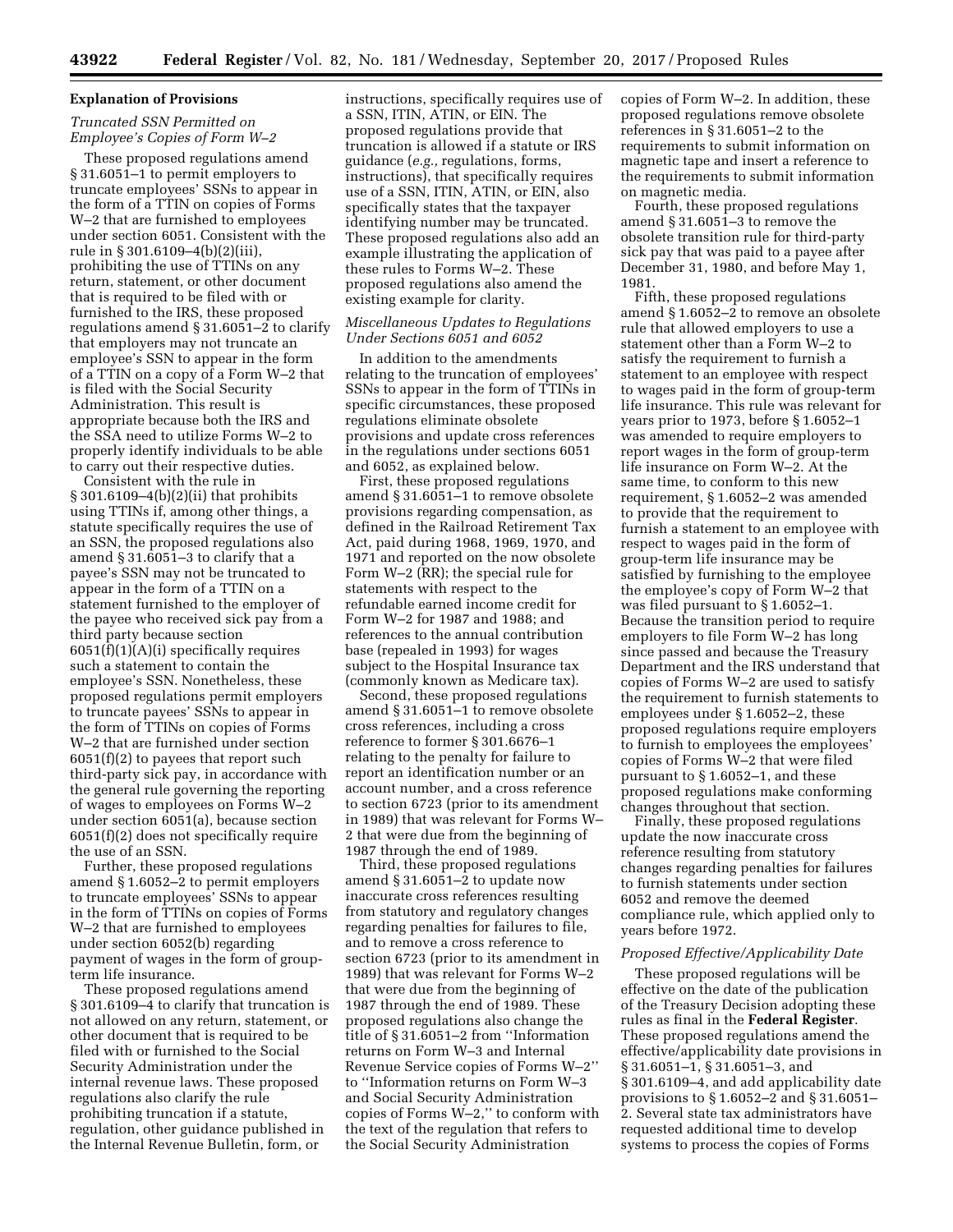W–2 filed with state income tax returns that may contain truncated SSNs. In light of this request, these proposed regulations will not apply to Forms W– 2 required to be furnished before January 1, 2019. Accordingly, these proposed regulations provide that these regulations, as amended, will be applicable for statements required to be filed and furnished under sections 6051 and 6052 after December 31, 2018.

# **Statement of Availability of IRS Documents**

IRS Revenue Procedures, Revenue Rulings notices, and other guidance cited in this preamble are published in the Internal Revenue Bulletin (or Cumulative Bulletin) and are available from the Superintendent of Documents, U.S. Government Printing Office, Washington, DC 20402, or by visiting the IRS Web site at *[www.irs.gov.](http://www.irs.gov)* 

#### **Special Analyses**

Certain IRS regulations, including this one, are exempt from the requirements of Executive Order 12866, as supplemented and reaffirmed by Executive Order 13563. Therefore, a regulatory assessment is not required. Because these proposed regulations do not impose a collection of information on small entities, the Regulatory Flexibility Act (5 U.S.C. chapter 6) does not apply. Pursuant to section 7805(f) of the Code, this notice of proposed rulemaking has been submitted to the Chief Counsel for Advocacy of the Small Business Administration for comment on its impact on small business.

### **Comments and Requests for Public Hearing**

Before these proposed regulations are adopted as final regulations, consideration will be given to any comments that are submitted timely to the IRS as prescribed in the preamble under the **ADDRESSES** section. The Treasury Department and the IRS request comments on all aspects of these proposed regulations. All comments submitted will be made available at *[www.regulations.gov](http://www.regulations.gov)* or upon request. A public hearing may be scheduled if requested in writing by any person that timely submits written comments. If a public hearing is scheduled, notice of the date, time, and place for the hearing will be published in the **Federal Register**.

### **Drafting Information**

The principal author of these proposed regulations is Eliezer Mishory of the Office of the Associate Chief Counsel (Procedure and Administration).

# **List of Subjects**

*26 CFR Part 1* 

Income taxes, Reporting and recordkeeping requirements.

#### *26 CFR Part 31*

Employment taxes, Income taxes, Penalties, Pensions, Railroad Retirement, Reporting and recordkeeping requirements, Social Security, Unemployment compensation.

# *26 CFR Part 301*

Employment taxes, Estate taxes, Excise taxes, Gift taxes, Income taxes, Penalties, Reporting and recordkeeping requirements.

# **Proposed Amendments to the Regulations**

Accordingly, 26 CFR parts 1, 31 and 301 are proposed to be amended as follows:

### **PART 1—INCOME TAXES**

■ **Paragraph 1.** The authority citation for part 1continues to read in part as follows:

**Authority:** 26 U.S.C. 7805, unless otherwise noted.

\* \* \* \* \*

- **Par. 2.** Section 1.6052-2 is amended by:
- 1. Revising paragraph (a).
- 2. Removing paragraph (b).
- 3. Redesignating paragraph (e) as new paragraph (b).
- 4. Revising paragraphs (c) and (d).
- 5. Removing paragraphs (f) and (g). The revisions read as follows:

### **§ 1.6052–2 Statements to be furnished employees with respect to wages paid in the form of group-term life insurance.**

(a) *Requirement.* Every employer filing a return under section 6052(a) and § 1.6052–1, with respect to group-term life insurance on the life of an employee, shall furnish to the employee whose name is set forth in such return the tax return copy and the employee's copy of Form W–2. Each copy of Form W–2 must show the information required to be shown on the Form W–2 filed under § 1.6052–1. An employer may truncate an employee's social security number to appear in the form of an IRS truncated taxpayer identification number (TTIN) on copies of Form W–2 furnished to the employee. For provisions relating to the use of TTINs, see § 301.6109–4 of this chapter (Procedure and Administration Regulations). The rules in § 31.6051–1 of this chapter (Employment Taxes and Collection of Income Tax at Source Regulations) shall apply with respect to

the means and time (including extensions thereof) for furnishing the employee's copy of Form W–2 required by this section to the employee and making corrections to such form. \* \* \* \* \*

(c) *Penalty.* For provisions relating to the penalty provided for failure to furnish a statement under this section, see section 6722 and the regulations thereunder.

(d) *Applicability date.* This section is applicable for statements required to be furnished under section 6052 after December 31, 2018.

# **PART 31—EMPLOYMENT TAXES AND COLLECTION OF INCOME TAX AT SOURCE**

■ **Par. 3.** The authority citation for part 31 is amended by adding an entry in numerical order to read in part as follows:

**Authority:** 26 U.S.C. 7805 \* \* \* Section 31.6051–3 also issued under 26 U.S.C. 6051.

■ **Par. 4.** Section 31.6051–1 is amended by:

■ 1. Revising paragraphs (a)(1)(i)(*b*) and  $(b)(1)(ii)$ .

- 2. Removing paragraph  $(d)(1)(ii)(C)$ .
- 3. Revising paragraphs (f), (h)(2), and (i).
- 4. Removing paragraph (j)(8).
- $\blacksquare$  5. Adding paragraph (k).

\* \* \* \* \*

The revisions and addition read as follows:

### **§ 31.6051–1 Statements for employees.**

- $(a) * * * *$
- $(1) * * * *$
- $(i)$  \* \* \*

(*b*) The name, address, and social security number of the employee, which may be truncated to appear in the form of an IRS truncated taxpayer identification number (TTIN) on copies of Forms W–2 that are furnished to the employee (for provisions relating to the use of TTINs, see § 301.6109–4 of this chapter (Procedure and Administration Regulations)), if wages as defined in section 3121(a) have been paid or if the Form W–2 is required to be furnished to the employee,

- \* \* \* \* \*
	- (b) \* \* \*
	- $(1) * * * *$

(ii) The name, address, and social security number of the employee, which may be truncated to appear in the form of an IRS truncated taxpayer identification number (TTIN) on copies of Forms W–2 that are furnished to the employee (for provisions relating to the use of TTINs, see § 301.6109–4 of this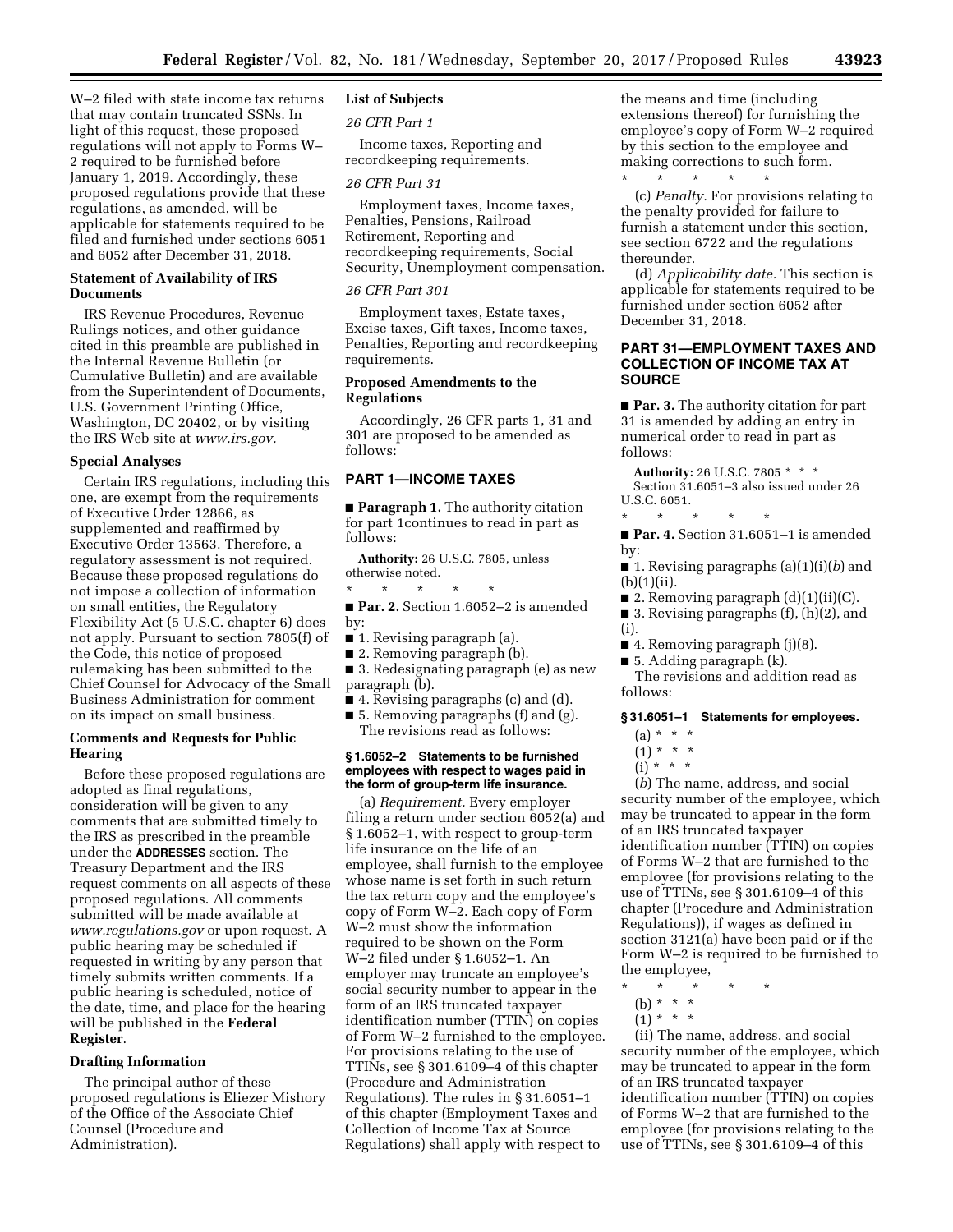chapter (Procedure and Administration Regulations)),

\* \* \* \* \* (f) *Statements with respect to compensation, as defined in the Railroad Retirement Tax Act*—(1) *Notification of possible credit or refund.*  With respect to compensation (as defined in section 3231(e)), every employer (as defined in section 3231(a)) who is required to deduct and withhold from an employee (as defined in section 3231(b)) a tax under section 3201, shall include on or with the statement required to be furnished to such employee under section 6051(a), a notice concerning the provisions of this title with respect to the allowance of a credit or refund of the tax on wages imposed by section 3101(b) and the tax on compensation imposed by section 3201 or 3211 which is treated as a tax on wages imposed by section 3101(b).

(2) *Information to be supplied to employees upon request.* With respect to compensation (as defined in section 3231 (e)), every employer (as defined in section 3231(a)) who is required to deduct and withhold tax under section 3201 from an employee (as defined in section 3231(b)) who has also received wages during such year subject to the tax imposed by section 3101(b), shall upon request of such employee furnish to him or her a written statement showing—

(i) The total amount of compensation with respect to which the tax imposed by section 3101(b) was deducted;

(ii) The total amount of employee tax under section 3201 deducted and withheld (increased by any adjustment in the calendar year for overcollection, or decreased by any adjustment in such year for undercollection, of such tax during any prior year); and

(iii) The proportion thereof (expressed either as a dollar amount, or a percentage of the total amount of compensation as defined in section 3231(e), or as a percentage of the total amount of employee tax under section 3201) withheld as tax under section 3201 for financing the cost of hospital insurance benefits.

 $(h) * *$ 

(2) *Time for furnishing statement.* The statement required by this paragraph (h) for a calendar year shall be furnished—

(i) In the case of an employee who is required to be furnished a Form W–2, Wage and Tax Statement, for the calendar year, within one week of (before or after) the date that the employee is furnished a timely Form W–2 for the calendar year (or, if a Form W–2 is not so furnished, on or before the date by which it is required to be furnished); and

(ii) In the case of an employee who is not required to be furnished a Form W– 2 for the calendar year, on or before February 7 of the year succeeding the calendar year.

\* \* \* \* \*

(i) *Cross references.* For provisions relating to the penalties provided for the willful furnishing of a false or fraudulent statement, or for the willful failure to furnish a statement, see § 31.6674–1 and section 7204. For additional provisions relating to the inclusion of identification numbers and account numbers in statements on Form W–2, see §§ 31.6109–1 and 31.6109–4. For the penalties applicable to information returns and payee statements, see sections 6721–6724 and the regulations thereunder.

\* \* \* \* \* (k) *Applicability date.* This section is applicable for statements required to be furnished under section 6051 after December 31, 2018.

■ **Par. 5.** Section 31.6051-2 is amended by revising paragraphs (a) and (c) and adding paragraph (d) to read as follows:

#### **§ 31.6051–2 Information returns on Form W–3 and Social Security Administration copies of Forms W–2.**

(a) *In general.* Every employer who is required to make a return of tax under § 31.6011(a)–1 (relating to returns under the Federal Insurance Contributions Act), § 31.6011(a)–4 (relating to returns of income tax withheld from wages), or § 31.6011(a)–5 (relating to monthly returns) for a calendar year or any period therein, shall file the Social Security Administration copy of each Form W–2 required under § 31.6051–1 to be furnished by the employer with respect to wages paid during the calendar year. An employer may not truncate an employee's social security number to appear in the form of an IRS truncated taxpayer identification number (TTIN) on copies of Form W–2 filed with the Social Security Administration. Each Form W–2 and the transmittal Form W–3 shall together constitute an information return to be filed with the Social Security Administration as indicated on the instructions to such forms. For the requirement to submit the information on Form W–2 on magnetic media, see section 6011(e) and § 301.6011–2 of this chapter (Procedure and Administration Regulations).

\* \* \* \* \*

(c) *Cross references.* For provisions relating to the time for filing the information returns required by this section and to extensions of the time for filing, see sections 6071 and 6081 and

the regulations thereunder. For the penalties applicable to information returns and payee statements, see sections 6721 through 6724 and the regulations thereunder.

(d) *Applicability date.* This section is applicable for statements required to be filed under section 6051 after December 31, 2018.

■ **Par. 6.** Section 31.6051-3 is amended by revising paragraphs  $(a)(1)(i)$ ,  $(b)(1)$ , (e)(3), and (f) and removing paragraph (g) to read as follows:

#### **§ 31.6051–3 Statements required in case of sick pay paid by third parties.**

 $(1) * * * *$ 

(i) The name and, if there is withholding from sick pay under section 3402(o) and the regulations thereunder, the social security account number of the payee (the payee's social security number may not be truncated to appear in the form of an IRS truncated taxpayer identification number (TTIN)),

 $(b) * * * *$ 

(1) All of the information required to be furnished under paragraph (a) of this section, but the employer may truncate the payee's social security number to appear in the form of an IRS truncated taxpayer identification number (TTIN) on copies of Forms W–2 that are furnished to the payee (for provisions relating to the use of TTINs, see § 301.6109–4 of this chapter (Procedure and Administration Regulations)),

\* \* \* \* \*

(e) \* \* \* (3) The provisions of section 6109 (relating to identifying numbers) and the regulations thereunder shall be applicable to Form W–2 and to any payee of sick pay to whom a statement on Form W–2 is required by this section to be furnished. The employer must include the social security number of the payee on all copies of Forms W–2. The employer may truncate the payee's social security number to appear in the form of an IRS truncated taxpayer identification number (TTIN) on copies of Forms W–2 that are furnished to the payee. For provisions relating to the use of truncated taxpayer identification numbers (TTINs), see § 301.6109–4 of this chapter (Procedure and Administration Regulations).

(f) *Applicability date.* This section is applicable for statements required to be furnished under section 6051 after December 31, 2018.

# **PART 301—PROCEDURE AND ADMINISTRATION**

■ **Par. 7.** The authority citation for part 301 continues to read in part as follows:

<sup>(</sup>a) \* \* \*